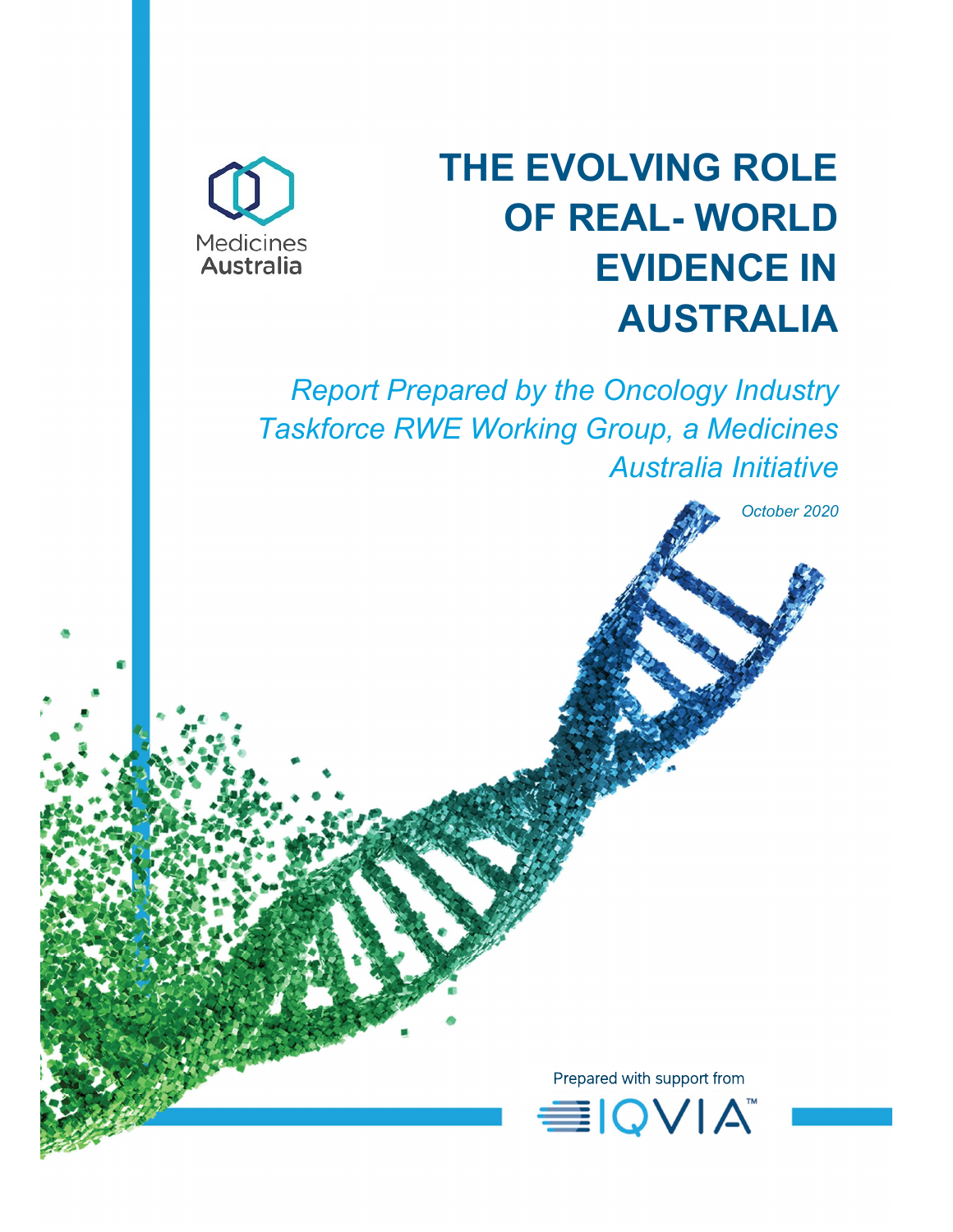# TABLE OF CONTENTS

| TRENDS IN THE USE OF REAL WORLD EVIDENCE, IN AUSTRALIA AND BEYOND8 |  |
|--------------------------------------------------------------------|--|
| MAXIMISING THE VALUE OF REAL-WORLD EVIDENCE IN AUSTRALIA  10       |  |
|                                                                    |  |

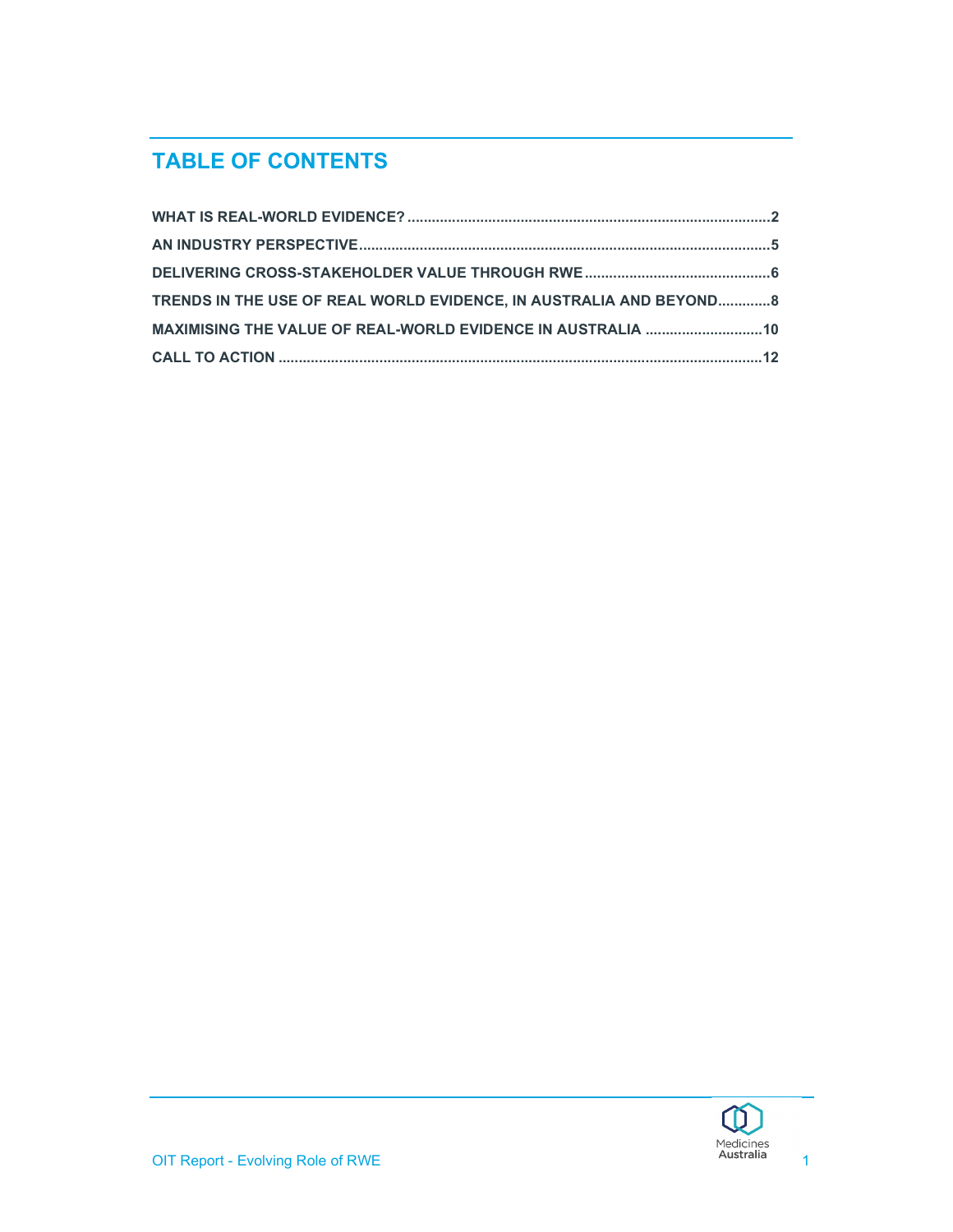## WHAT IS REAL WORLD EVIDENCE (RWE)?

Real-world evidence (RWE) is a concept that has been long-present in healthcare industry; research leveraging observational registries and claims databases has been commonplace for several years. However, the concept has gained considerable momentum within the last decade, as technology has facilitated exponential growth in real world data (RWD) generation, and as payer and regulator needs have evolved.

Figure 1 shows the evolution in the number of health technology assessment (HTA) submissions leveraging RWE from 2012 to 2019. This analysis shows that the proportion of submissions leveraging RWE has doubled from 2012 to 2019. This period also coincides with growing use of RWE to support regulatory submissions – with both the EMA and FDA recently publishing official guidance on use of RWE for regulatory purposes.



Source: HTA Accelerator analysis of n=5,489 HTA submissions from 2012 to 2019 (YTD); includes all single drug assessments in HTAA from PBAC, HAS, NICE, CADTH, pCODR and G-BA in this timeframe

Figure 1 Growth of Real-World Evidence (RWE) Over Years Source: IQVIA HTA Accelerator

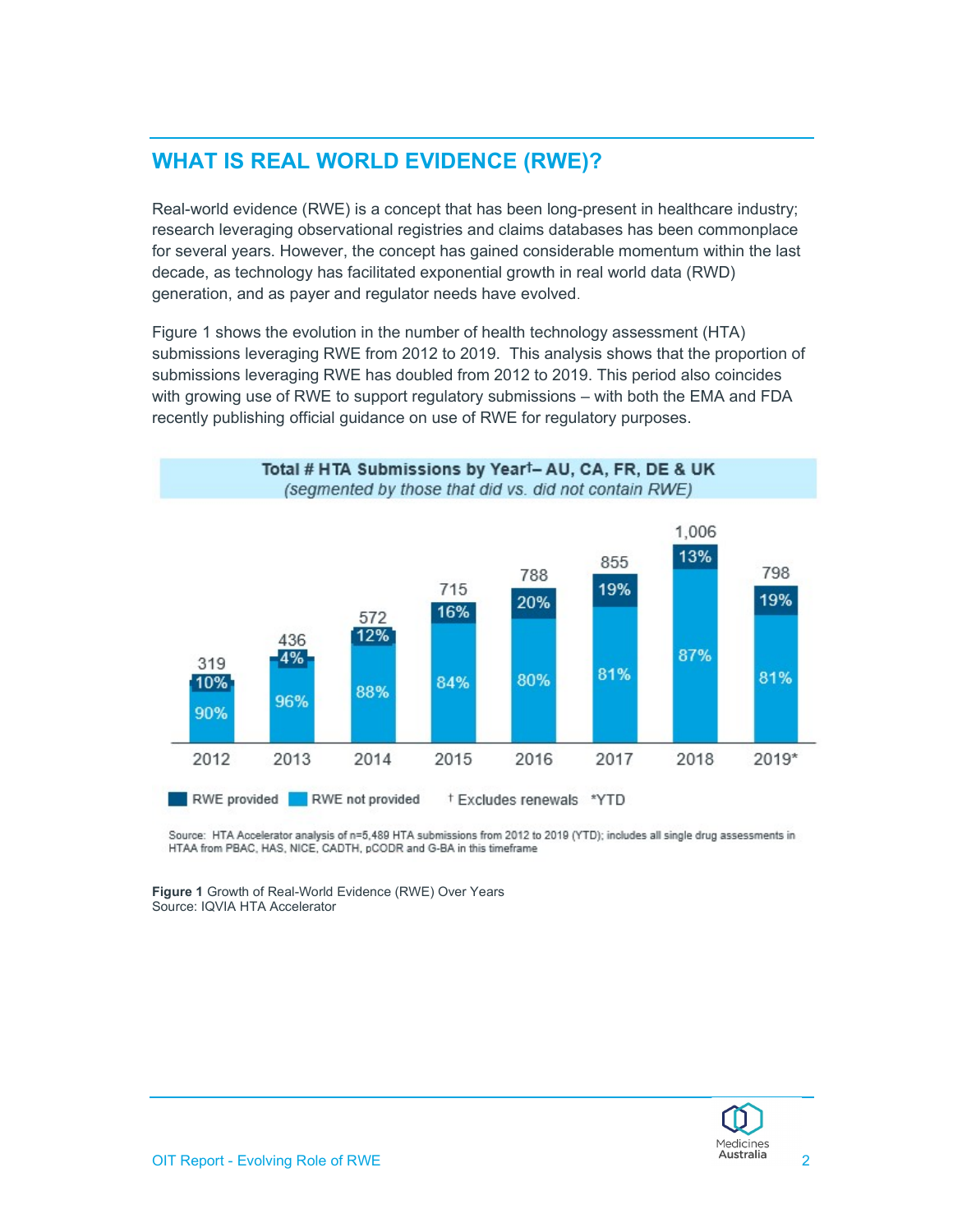A study on the consensus definition of  $\mathsf{RWD}/\mathsf{E}^1$  (or lack thereof) uncovered a high degree of disparity in definitions adopted by various stakeholders. Some stakeholders defined any data collected outside the context of the randomized clinical trial (RCT) as being RWE – a definition which, for example, would include pragmatic clinical trials (PCT). Other approaches limit the definition of RWE to non-interventional data only, or even more narrowly to only data collected in a non-experimental setting (e.g., electronic medical record or administrative / claims data).

Moreover, a broad range of "traditional" and "emerging" data sources can be classified as Real-World Data. Figure 2 depicts a spectrum of some of the most common RWD sources, ranging from "traditional" retrospective data on the left, to more "traditional" prospective data on the right – with "emerging" data sources increasingly used for RWE generation purposes (such as genomics and mHealth data) in the centre.





NLP = Natural Language Processing

For the purpose of this report, in order to account for a wide range of current and potential future applications of RWD/E, the remainder of the views set out in this paper consider a broad definition in line with the US Food and Drug Administration (FDA) definition of RWD/E, i.e. "healthcare information derived from multiple sources outside of typical clinical research

<sup>1</sup> What Is Real-World Data? A Review of Definitions Based on Literature and Stakeholder Interviews, Makady et al 2017

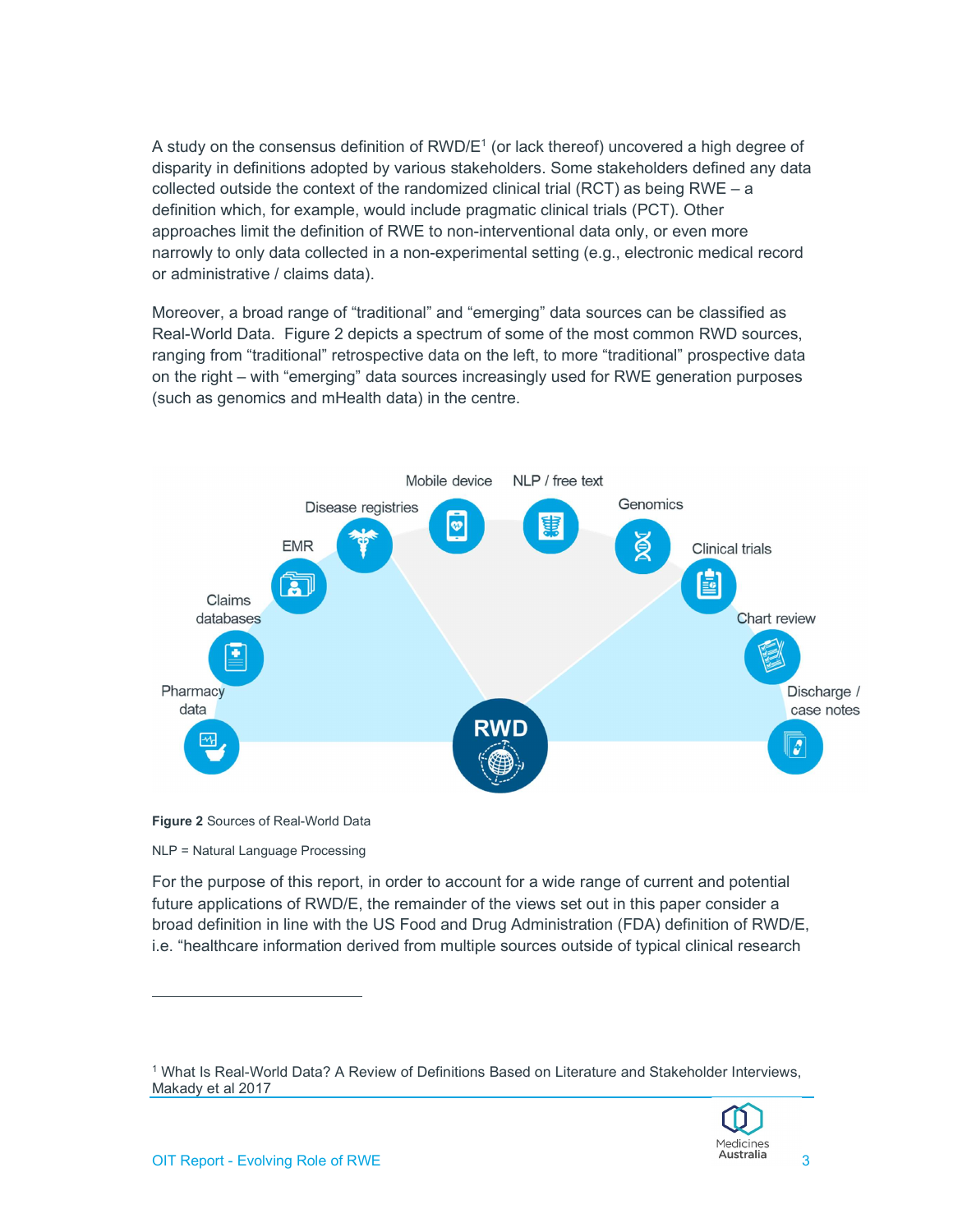settings, including electronic medical records (EMRs), claims and billing data, product and disease registries, and data gathered by personal devices and health applications"<sup>2</sup>.

 $^2$  U.S. Food and Drug Administration, "Use of real-world evidence to support regulatory decisionmaking for medical devices," August 31, 2017, fda.gov.

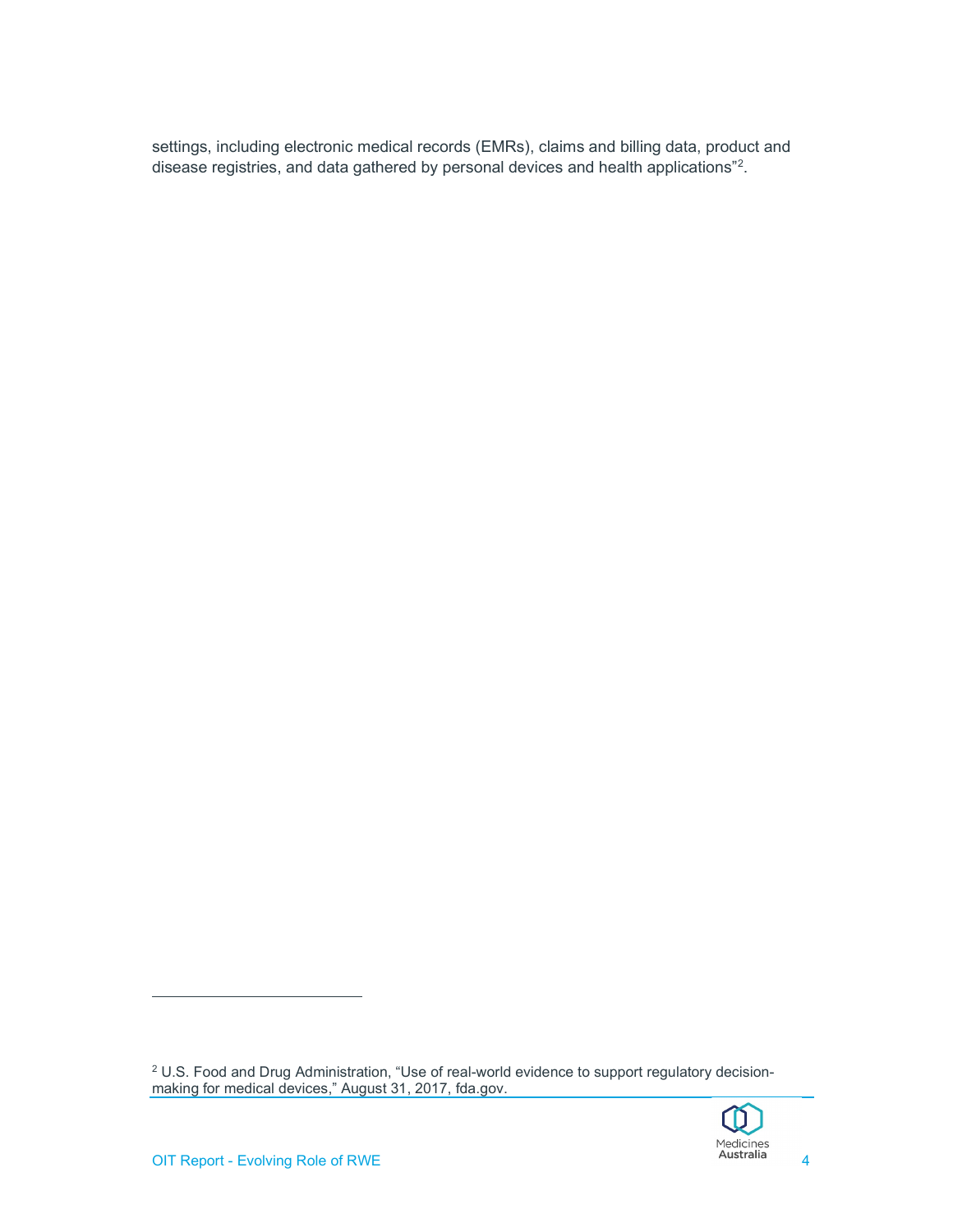# AN INDUSTRY PERSPECTIVE

The OIT RWE Members believe that stakeholder alignment and investment of time and resources is required to enable a consistent approach to evidence planning and generation of RWD. Further, while these are matters of importance within oncology, OIT RWE Members acknowledge broader application beyond this therapy area.

Importantly, rather than competing with existing more traditional forms of evidence, OIT RWE Working Group Members believe RWE provides opportunities to augment the evidence base and provide additional value by providing a more complete picture of treatment effectiveness and safety within the real-world setting.

Members consider key challenges as;

- Differing views amongst stakeholders on the value of RWE
- Perceptions of RWE being ranked low in terms of adding value to the evidence base
- Planning that is often too late in terms of meeting the needs of key industry functions, e.g. regulatory, market access, commercial teams.
- Infrastructure and resource allocations supporting collection of RWD and delivery of RWE

Members acknowledge how RWE has been playing a bigger part in the value assessment within the evolving ecosystem of other countries. Further, Members believe that, with an integrated healthcare system and largely universal access, opportunities exist within Australia to take a leadership position with RWD through evidence generated to educate and inform on the appropriate investments in existing and newly available medicines.

However, the realisation of these opportunities will require significant work and collaboration across the healthcare sector, between industry, government, and other stakeholders.

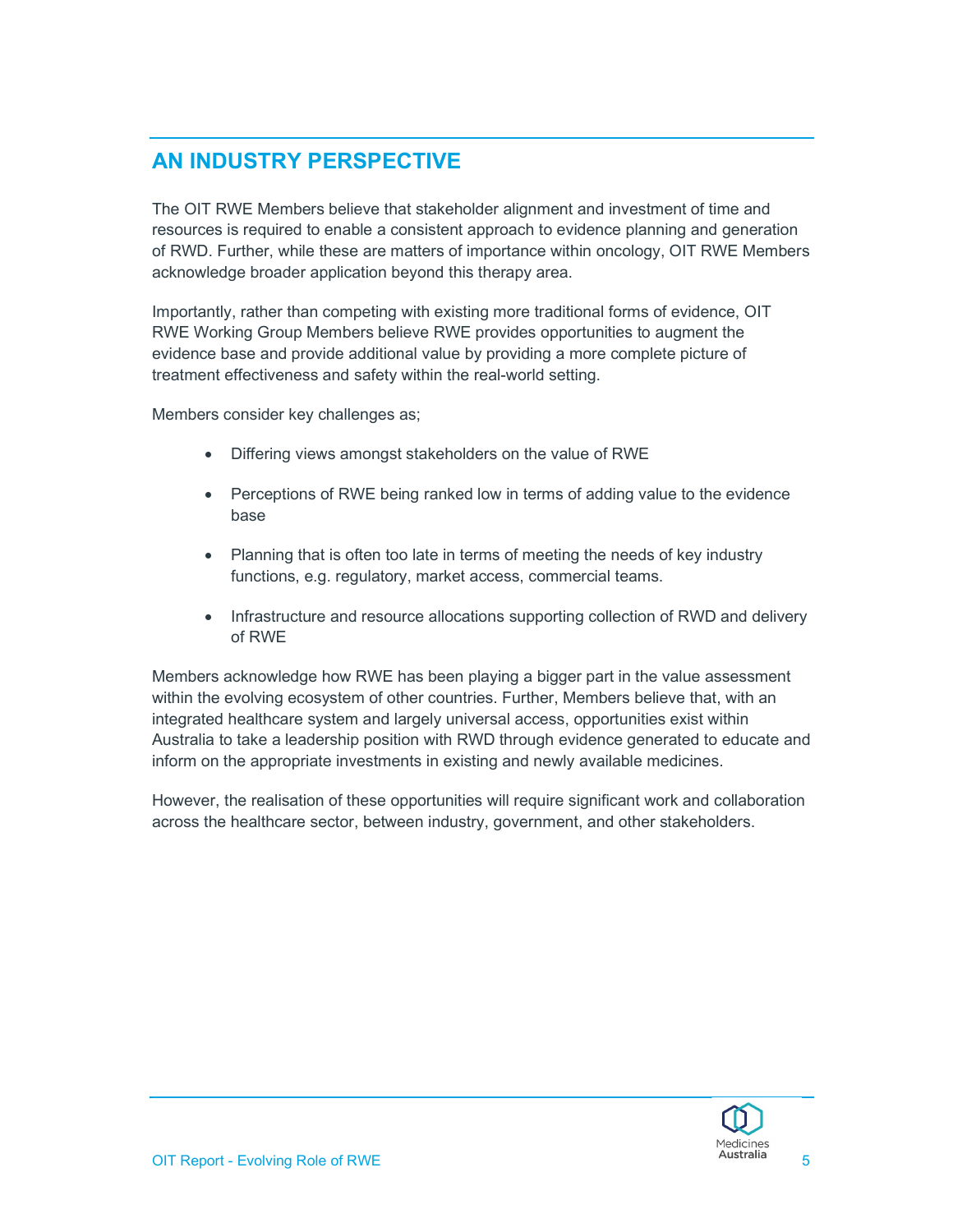#### DELIVERING CROSS-STAKEHOLDER VALUE THROUGH RWE

Real-World Evidence offers benefits regarding its generalisability, strong external validity, and ability to address evidence gaps where RCTs are impracticable. However, the opportunities and potential solutions offered by RWE are being tempered by perceived skepticism towards RWE, an underappreciation of its value and the privileging of RCTs above other forms of evidence. The latter may, at least in part, be due to a lack of consensus amongst stakeholders on what constitutes as robust and scientific methodology for the construction and evaluation of RWE. Potential divergence between evidence generated from RCTs and RWD (e.g. the efficacy vs effectiveness gap) can lead to apprehension to invest in RWE activities amongst some stakeholders and behaviors that default toward more traditional forms of evidence amongst others when forms are presented for evaluation.

However, the advent of increasingly sophisticated analytic techniques together with increasing breadth, depth and quality of data means that RWE has the potential to play a more central role in the evaluation of health technologies and their impact within the health care ecosystem.

When generated via fit-for-purpose data, appropriate methodologies and transparent processes, RWE can add relevant and useful information that supports/enables more informed evidence-based decision-making across all stakeholder types. This includes regulators and payers, industry, physicians and ultimately, and most importantly, patients.

For payers and regulators, RWE represents a means of obtaining a more complete picture of treatment effectiveness and safety in the real-world. Indeed, findings support the value of RWE to complement clinical trials in providing a more complete view on the effectiveness and safety of treatments.<sup>3</sup> In addition, an ability to deliver high quality evidence appears to be possible when facilitated by clear frameworks that detail the data elements, characteristics, and the internal validation processes used.<sup>4</sup>

While RWE is unlikely to replace RCT-generated evidence where the latter is available, its role in the triangulation of difficult to deliver clinical outcomes, e.g. overall survival, may be relevant and important both in supporting ethical study design and overcoming such design limitations of RCTs. This is particularly relevant within the context of a healthcare industry focused on developing 'innovative' treatments involving drugs targeting increasingly niched target populations with high unmet medical needs, and where Phase 2 single arm studies are becoming increasingly common in HTA submissions<sup>5</sup>.

<sup>4</sup> Friends of Cancer Research, Establishing a Framework to Evaluate Real-World Endpoints 5 IQVIA HTA Accelerator analysis found that number of single-arm submissions globally increased from 8 in 2011 to 81 in 2018



<sup>3</sup> Feasibility of Using Real-World Data to Replicate Clinical Trial Evidence, Bartlett et al 2019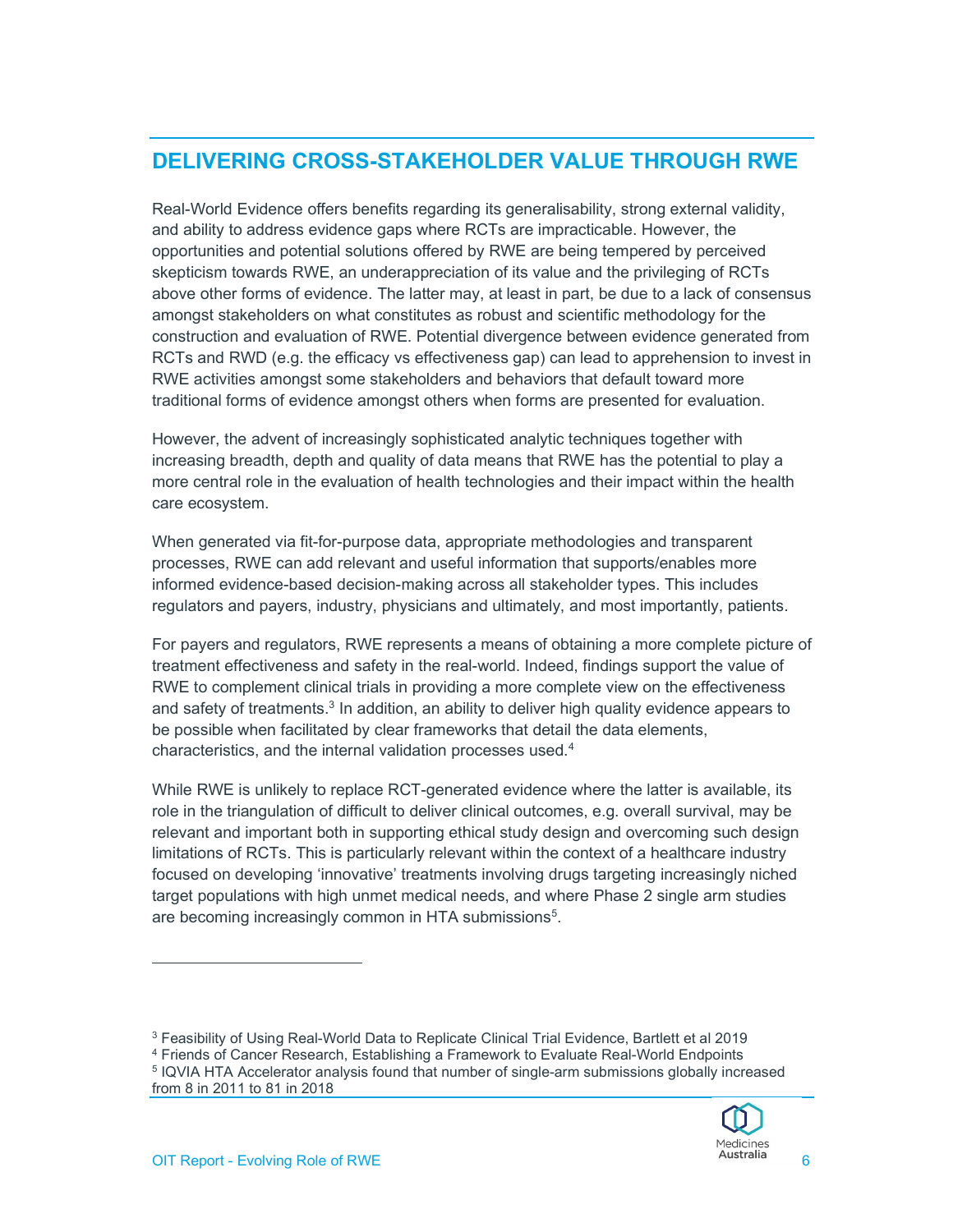Beyond this specific application, RWE can also help to build a more comprehensive picture of real-world populations and treatment use, allowing payers and regulators to understand therapy effectiveness and safety in larger pool of patients, for a longer period of time, in the context of real-world clinical practice. The relevant benefit for industry is complementary – enabling more comprehensive articulation of the full range of clinical, economic and humanistic benefits offered by a treatment, to be used to inform health economic and access decision-making.

RWE can also benefit the clinical community, enabling more informed decision making at the individual patient level. Because of the ability to generate RWD at scale, it can be used to support robust analysis of real-world subpopulations of interest, and to understand treatment outcomes for patients that may typically be excluded from RCTs. More generally, this means that physicians are better able to tailor treatment decisions to the individual patient. Notably, evidence already exists of this happening in practice – for example through the integration of clinical decision support tools at the point of care.

Critically, all of these potential benefits of RWE across the healthcare system ultimately converge on the underlying and unifying benefit of improved patient outcomes, driven by access to a broader range of therapies and a sharpened understanding of the "right drug for the right patient."

The remainder of this report focuses on the use of RWE in the payer setting; however, the potential role of RWE from an Access and HTA-decision-making perspective should be considered in the context of its broader role in creating shared value across the healthcare continuum. Through use of RWE, multiple stakeholders can collaboratively create, analyze and share results for better individual and population health outcomes<sup>6</sup>.

6 From PI to Payer to Patient: RWE From the Perspective of Each Key Stakeholder, John Doyle. http://www.pharmexec.com/pi-payer-patient-rwe-perspective-each-key-stakeholder

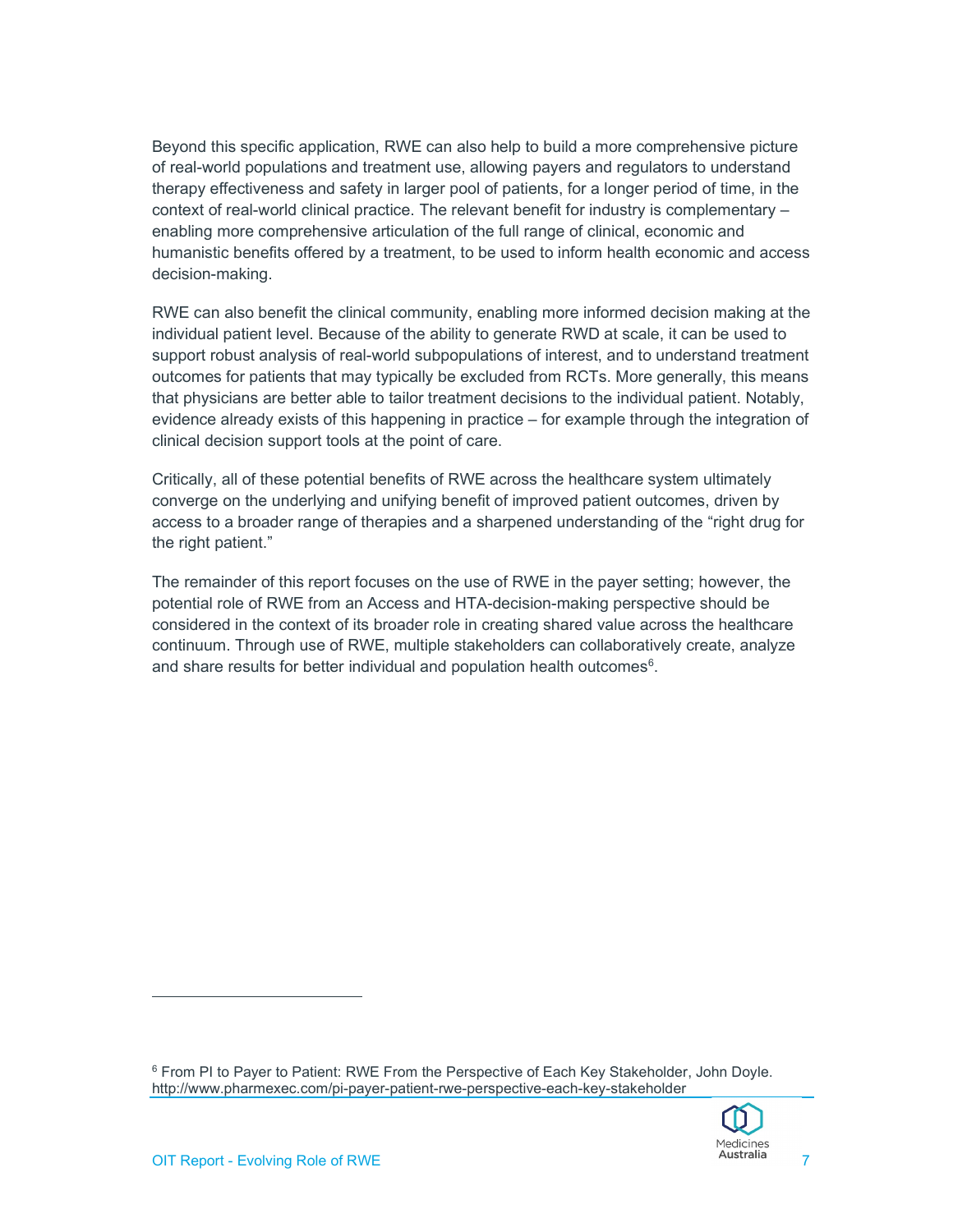#### TRENDS IN THE USE OF REAL-WORLD EVIDENCE, IN AUSTRALIA AND BEYOND

It is important to acknowledge that RWE already has an established role as an input to HTA decision-making process in Australia. It has been used in support of a variety of use cases across the PBAC process – from "traditional" use cases such as treatment pattern analysis and estimates of financial impact using PBS data, to more "innovative" use cases such as the decisions to reimburse Blincyto and Bavencio based on single-arm studies with external Real World comparator data. Moreover, it is worth noting that PBAC guidelines do currently offer guidance on both methodological issues surrounding nonrandomized studies<sup>7</sup> and sources of RWD for estimating utilisation<sup>8</sup>.

Accordingly, the current report does not take the position that RWE is not being used in the Australian HTA process, but rather suggests that it is not currently being used to its full potential – especially considering emerging methodologies and data sources that are increasingly making the generation of RWD faster and more cost-effective.

More specifically, this report serves as a call to action for stakeholders across the Australian healthcare ecosystem to engage in proactive discussion around how to pragmatically address the evidence needs of the future – in recognition of the fact that many emerging innovative therapies will require innovative approaches to evidence generation – potentially leveraging RWE as a tool to address anticipated evidence gaps. The need for a forwardlooking solution will only become more pressing as advances such as genomic sequencing uncover greater numbers of rare tumour variants<sup>9</sup>, resulting in smaller subpopulations where the traditional burden of evidence is impracticable.

In terms of how use of RWE in Australia compares with other major HTA markets, given the heterogeneity in healthcare systems across the world, it is difficult to make direct "like-forlike" comparisons. Accordingly, IQVIA has combined a quantitative analysis of information available in public summary documents (PSDs), with a qualitative assessment of information available in guidelines and the literature, to provide a holistic assessment of how approaches and attitudes differ in Australia vs. other major HTA markets (UK, France, Germany and Canada).

Analysis of IQVIA's HTA Accelerator database shows that the UK and France are clear leaders in terms of number of public summary documents referencing RWE (55% and 47% of all submissions), whereas Germany, Canada and Australia show much more limited use as identified through PSDs, with 10%, 6% and 5% referencing RWE, respectively. Whilst this

<sup>&</sup>lt;sup>9</sup> Real-world Data for Clinical Evidence Generation in Oncology, Khozin et 2017



<sup>7</sup> https://pbac.pbs.gov.au/content/information/files/pbac-guidelines-version-5.pdf

<sup>8</sup> http://www.pbs.gov.au/info/industry/useful-resources/sources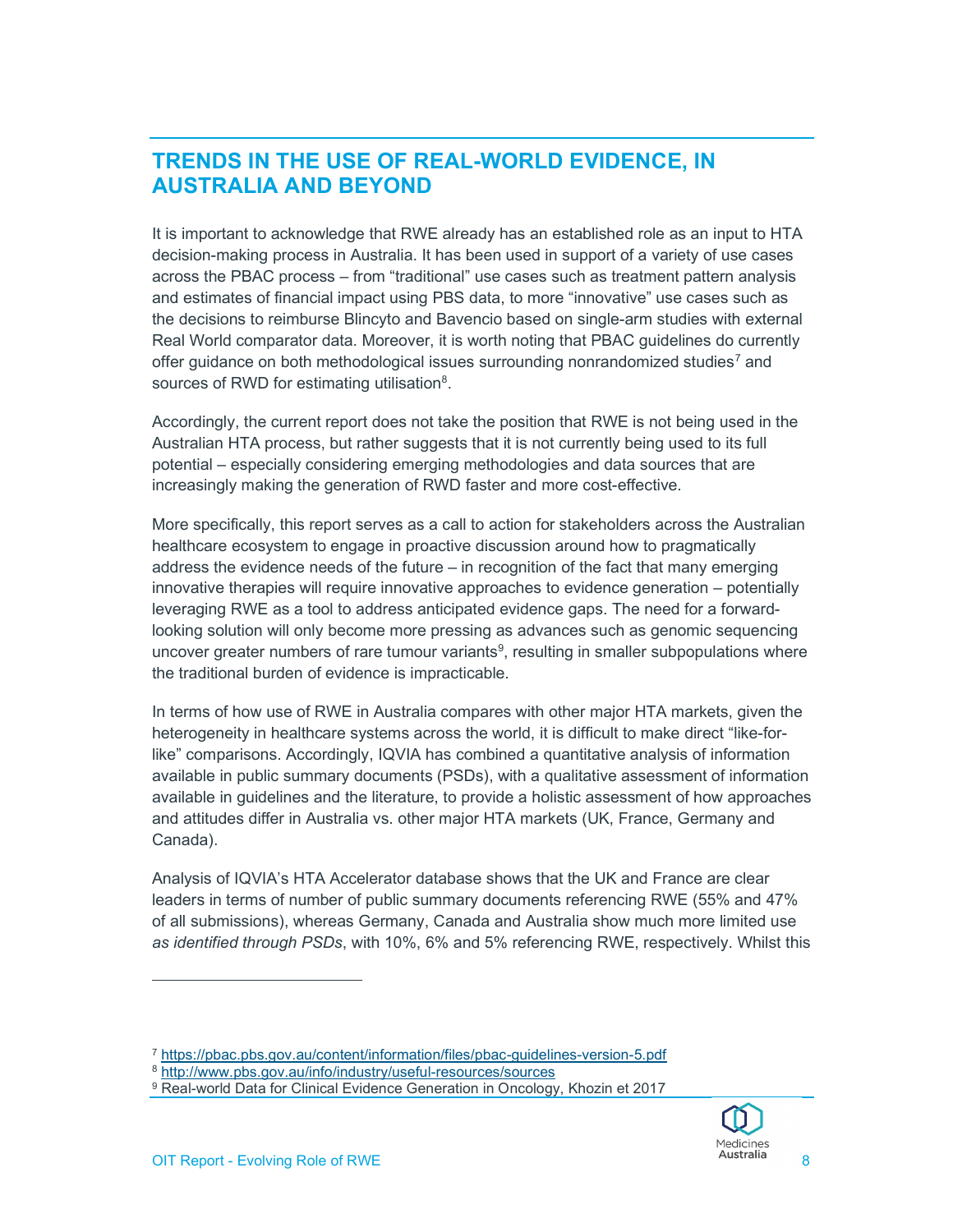may reflect a more established and familiar vocabulary for discussing RWE in PSDs in France and UK – it likely also reflects systemic and attitudinal differences driving greater use of RWE in the HTA process in these markets.

In the UK, the managed access Cancer Drug Fund allows for interim access with ongoing data collection – facilitating systematic generation of RWE to support effectiveness and safety claims in a way that is not currently possible in many other markets. Likewise, in France, a mandatory five-year resubmission requirement creates a need for post-marketing evidence on effectiveness and safety, accounting for a total of 640 instances of RWE use.

Furthermore, analysis of guidelines and statements from payers in each of these countries shows some common ground – where RCT data is available, it is almost universally preferred over RWE to demonstrate efficacy / treatment effects.

However, review of the guidelines also shows deeper, philosophical differences in attitudes to RWE; the UK, France and Canada show a far greater degree of openness to RWE – acknowledging that all forms of data are accepted provided the biases and limitations are adequately recognised. In fact, the Canadian guidelines go so far as to say that in some instances RWE is preferred to RCT data. Conversely, the PBAC and IQWiG guidelines only allow for RWE use in support of effectiveness-based claims in a very narrow set of exceptional circumstances (i.e., where RCT data is not available).

Whilst this may seem like a distinction without a difference, in practice we see that some HTA bodies carefully weigh both the internal and external validity of evidence, whereas others clearly prioritise the internal validity offered by clinical trials. In the former conception, each real-world study can be judged according to its own merit, and if found methodologically sound, could "move the needle". In the latter, RWE is more commonly dismissed due to an over-emphasis of the "hierarchy" of evidence.

As the industry moves to a world where RCT data is becoming more ethically and logistically challenging to collect (i.e., due to increasingly targeted populations), and where feasibility and ease of RWE generation is growing, failure to collaboratively develop a pragmatic, future-fit approach to evidence generation could have profound implications for patient access to therapy.

It is important to note that RWE is not the only possible lever to facilitate access to therapies in this context. For example, in Germany, orphan drugs are automatically granted "added benefit" rating (and therefore market access) in recognition of the fact that the traditional burden of evidence is impracticable. However, this report contends that, in the Australian context, RWE represents an underutilised and potentially "quick win" lever to reduce and mitigate payer uncertainty surrounding novel oncologics, whilst ensuring timely access for high unmet need populations.

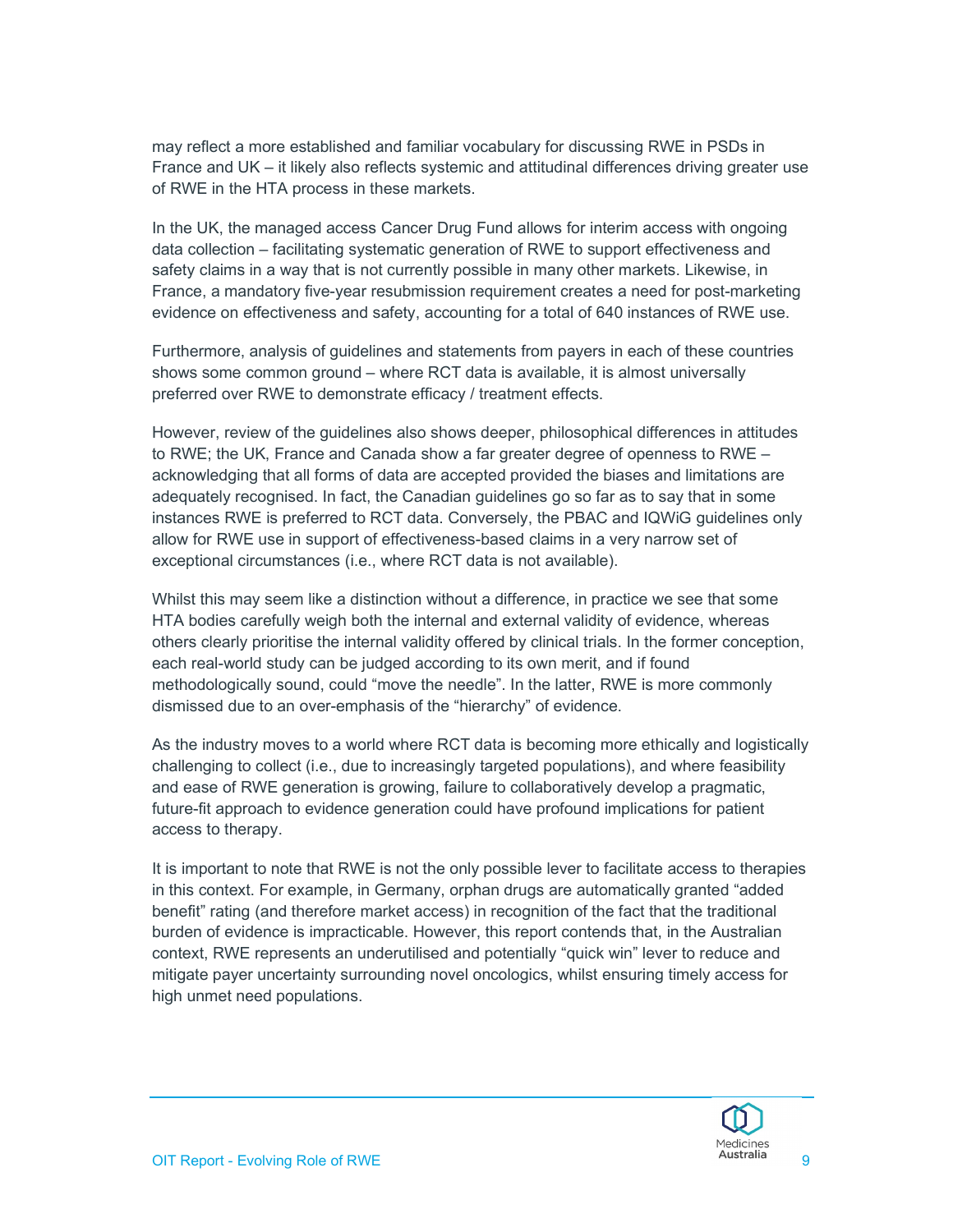#### MAXIMISING THE VALUE OF REAL-WORLD EVIDENCE IN AUSTRALIA

Whilst this report acknowledges needs for broader conversations with data custodians to address some of the data access and exogenous issues, the current discussion focuses on the opportunities related to the HTA process itself, in an attempt to build toward actionable next steps.

The report contends two key challenges exist with generation and provision of RWE as part of the HTA process:

- Methodological challenges where the absence of agreed frameworks, method and standards has impeded advancement in the delivery of fit-for -purpose RWE; and
- Procedural challenges where opportunities may exist for pre-submission processes that assist in the planning of RWE. An extension of this may be consideration of what pre- and post-reimbursement processes might support early access in areas of high unmet medical need, in ways supported by non-RCT data collection and RWE generation that also support alignment between value and price.

With this, the remainder of this report details key recommended actions to assist each of these challenges in turn.

The first recommendation is that a stakeholder taskforce including industry, HTA, medical and evidence experts be brought together to share views on opportunities to develop frameworks and potential guidance on where and how RWE might best support the HTA process.

As a minimum, this will raise awareness amongst these key stakeholders of each other's needs, challenges, and concerns. While more ambitious, those preparing this report are optimistic that alignment on potential expansion on existing guidelines relating to the use of nonrandomized studies, potentially with future provision of more comprehensive guidelines on where RWE may and may not be appropriate, together with what methodological principles may or may not be appropriate in its generation and assessment.

It is believed that a clear framework on the generation, provision and assessment of RWE would help mitigate the causality dilemma described above – whereby the PBAC (and other payers) remain cautious of RWE due to concerns around its methodological soundness and transparency, and where pharmaceutical companies do not invest sufficiently in generating high quality, fit-for-purpose RWE due to concerns over the low likelihood of its future acceptance.

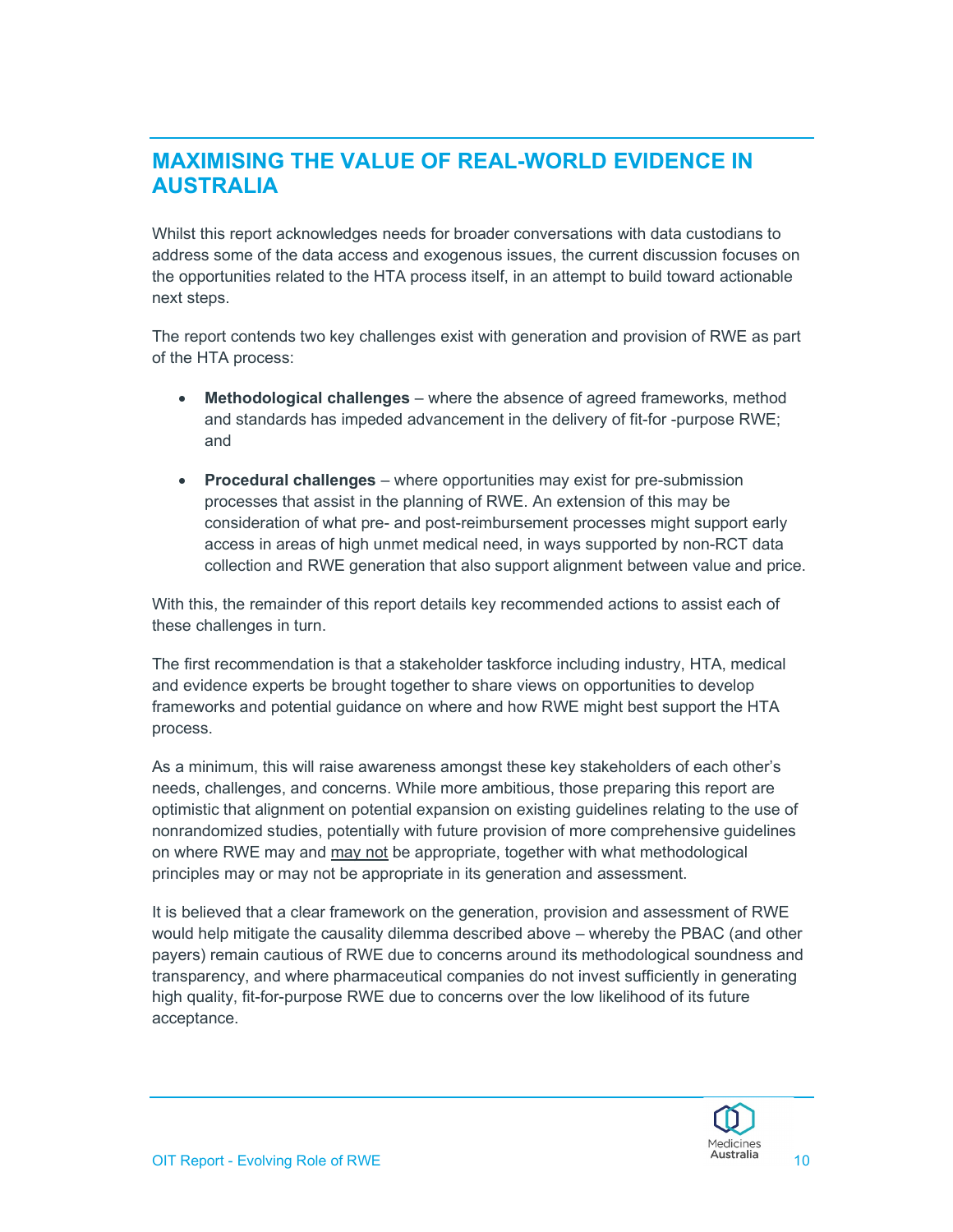Importantly, the development of guidance on use of RWE must not seek to reinvent the wheel, but rather build upon the existing efforts of numerous other stakeholders<sup>10</sup> such as the GRACE checklist<sup>11</sup> and the ISPOR Real-World Evidence Transparency Initiative<sup>12</sup>. That said, the PBAC guidance herein suggested must also avoid blindly accepting recommendations and approaches from other working groups, which may not be appropriate for the Australian context.

The second recommendation concerns procedural challenges in RWE generation. Considering the current limitations to Australia's RWD ecosystem, and acknowledging that pharmaceutical companies do invest in early access initiatives it is worth considering what could be done to leverage the opportunities for data collection and analysis to support timely delivery of informative RWE in the support of tangible, near-term benefits.

However, a successful Early Evidence Generation solution will require careful design. Any such program must facilitate collection of accurate, structured data on a consistent basis, and ensure that this data can be appropriately accessed following a rigorous yet pragmatic ethics process. Potential lessons from other markets which have implemented similar programs, such as the Early Access to Medicines Scheme in the UK, should be further explored as part of this workstream.

<sup>&</sup>lt;sup>12</sup> More broadly there has been a proliferation of documents / frameworks for generation of RWE. RWE Framework: An Interactive Visual Tool to Support a Real-World Evidence Study Design, Xia et al and Data linkage in pharmacoepidemiology: A call for rigorous evaluation and reporting, Pratt et al are two examples from November 2019 alone.



<sup>&</sup>lt;sup>10</sup> These efforts complement existing initiatives on behalf of organizations such as ISPOR and the FDA

<sup>11</sup> The GRACE Checklist: A Validated Assessment Tool for High Quality Observational Studies of Comparative Effectiveness, Dryer et al 2016